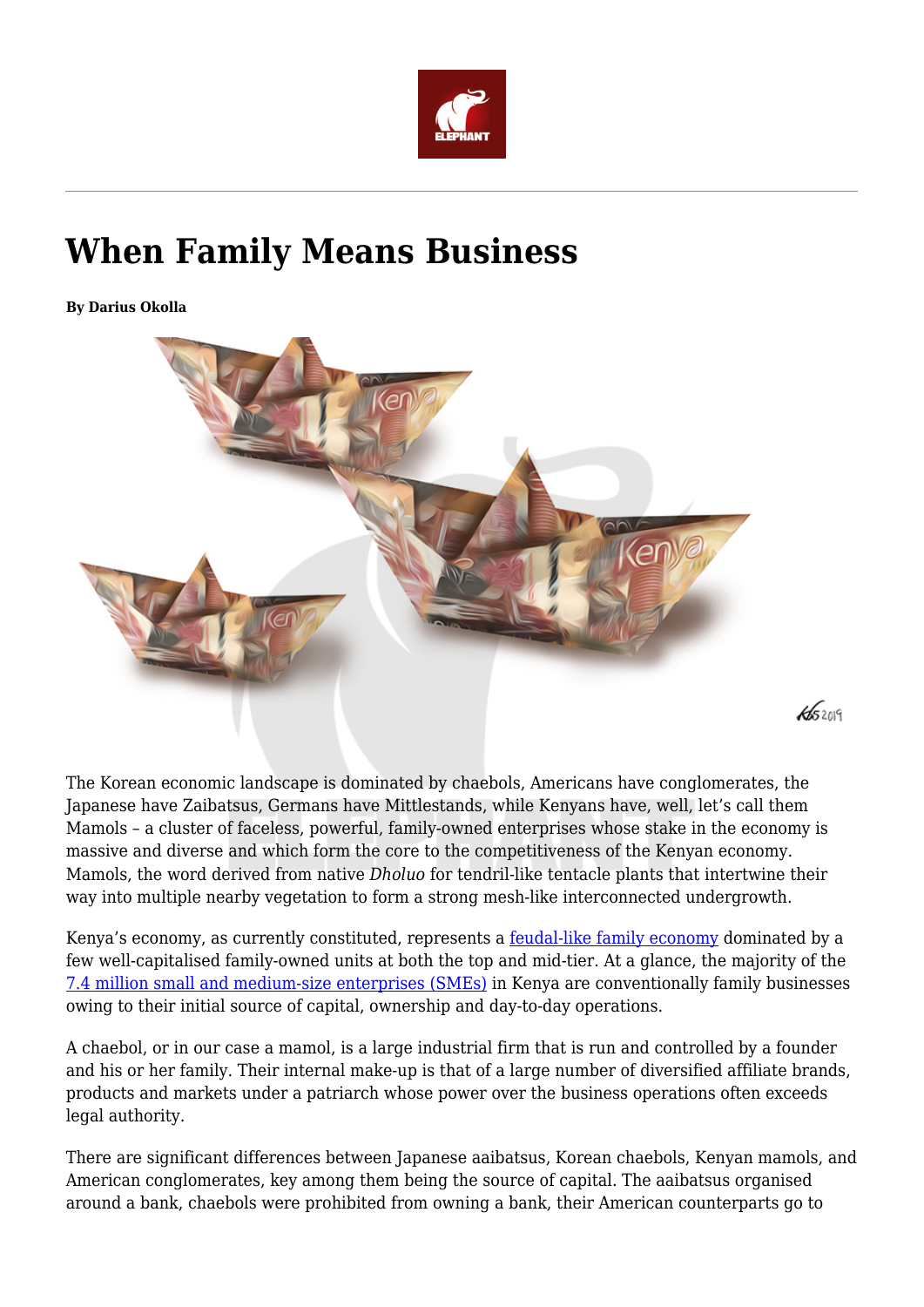Wall Street, while Kenyan mamols rely on internal revenues and [private equity for growth.](https://www.pwc.com/ke/en/assets/pdf/kenya-family-business-survey-2018.pdf)

The constitutive nature of these businesses is any profit-making venture patronised by two or more family members in its workforce and the majority of ownership or control lying within that family. Traditionally, such corporate structures place the founding patriarchs and matriarchs at the helm and family members in ownership positions, allowing them to exert direct control across the board. Family-level investments are known to tap into the general social immobility of capital, which tentatively guarantees that if properly transitioned, the resources can stay within the family for anywhere between five and six generations.

Family-owned businesses are the backbone of the global economy. The [Conway Centre for Family](https://www.familybusinesscenter.com/resources/family-business-facts/) [Business](https://www.familybusinesscenter.com/resources/family-business-facts/) estimates that 35 per cent of Fortune 500 companies are family-controlled across the full spectrum of firms, from small niche outlets to major brands. In fact, family businesses account for 50 per cent of the U.S. gross domestic product, generate 60 per cent of the country's employment, and account for 78 per cent of all new job creation.

The East Africa region has a wide array of such firms, which shrewd private-equity investors can explore in the medium to large segment with market caps of between \$10 million and \$100 million. The research firm [Asoko's data identified](https://asokoinsight.com/content/quick-insights/kenya-leading-family-owned-businesses) over 10,000 firms in this revenue bracket across a diverse range of markets in East and West Africa.

The Conway Centre for Family Business estimates that 35 per cent of Fortune 500 companies are family-controlled across the full spectrum of firms, from small niche outlets to major brands.

Unsurprisingly, only a handful of the thousands of family-owned firms in Kenya reach elite status or provide strong products, brands, and services across the region, thus significantly influencing the export basket. [Extrapolation of local studies](https://www.theafricareport.com/15272/want-to-invest-in-africa-try-family-businesses/) indicates that there are 645 family-owned firms earning between \$10 million and \$100 million annually in East Africa, with nearly three out of every four of these companies being Kenyan, followed by Ethiopia, at 17 per cent, Zambia, at 5 per cent, and Uganda, Rwanda and Tanzania, at 2 per cent each. Asoko's research further identified 490 familyowned Kenyan firms earning annual revenues in excess of Sh1 billion across a wide range of industries; of the 490, 14.3 per cent, or 70 companies, earn more than Sh5 billion, 22 of which earn over Kshs 10 billion every year.

Within these hallowed halls of prime family-owned enterprises that churn premium products, there exist complexities and contradictions cutting across the family-business divide in which virtues and vices on one end diffuse to the other end with speed and ferocity. Much more intuitively, their very nature as family-owned businesses results in unique models of starting, running and decisionmaking, the end result of which is usually a surprising litany of dilemmas: political interference, their worries about work and sibling rivalry, inheritance squabbles, and most of all, the fears for the heirs.

Locally, the roughly 500 sprawling family-run conglomerates with at least \$10 million in revenues are the understated cornerstones of Kenya's economic, political and social landscape. Taken together, they make up the silent pillars of the nation's versatile economy and include the likes of KenPoly, and ICEA Lion, with Ramco being among the oldest of them all. Unlike the globally renowned family-owned firms like Walton, the Korean Chaebols or Japanese corporate giants, most African Kenyan Mamols in particular, prefer to court as little publicity as possible partly because corporate culture generally abhors uncourted publicity given the landmines of publicity.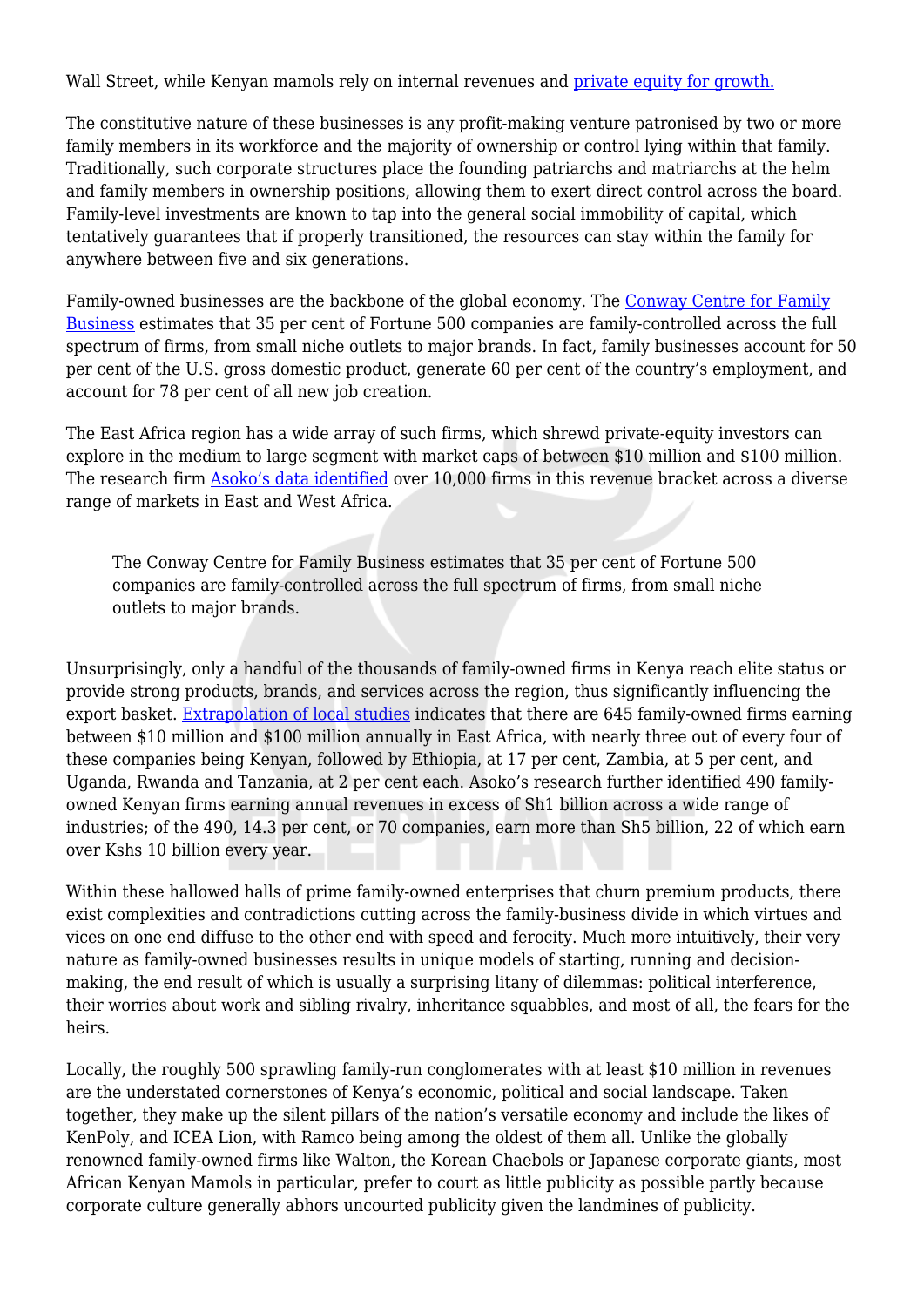The [PwC 2018 Family Business Survey](https://www.pwc.com/ke/en/assets/pdf/kenya-family-business-survey-2018.pdf) indicated expected revenue growth in 82 per cent of the family-owned enterprises – a major feat in this era of fiscal constraints and declining exports in the country occasioned by high energy costs and over-taxation. The top obstacles to surmount are corruption (72 per cent), accessing the right skills and talents (52 per cent), prices of inputs (52 per cent), competition from cheap imports (52 per rcent) and the pressure to innovate (50 per cent).

Locally, the roughly 500 sprawling family-run conglomerates with at least \$10 million in revenues are the understated cornerstones of Kenya's economic, political and social landscape. Taken together, they make up the silent pillars of the nation's versatile economy…

These massive firm's opaque and often unexamined governance and ownership structures and oversized influence, coupled with their cosy relationship with regulators, often lends credence to fears of influence-peddling. No doubt, as the fiscal condition of the political economy under the Jubilee government tightens, it will cast an intense spotlight on [these firms,](https://www.nation.co.ke/news/Keroche-Breweries-bosses-Karanja-court-tax-evasion/1056-5246060-htl2cu/index.html) just at the time when many are navigating murky generational transitions. Absent are clear models of generational transition of wealth acquired and sustained through the patriarch's political or social patronage, which leaves the heirs ill-prepared for their inherited fortune.

Given the nature of our political economy, most of these firms rely on close cooperation with the political structures for their operations, inducing decades of political goodwill, and support. The guarantee could be in the form of subsidies, loans, and tax incentives only imagined by their rivals. That the president, cabinet secretaries, and top bureaucrats can trace their political fortune to the attendant patronage of family capitalism gives the best glimpse of these firms' impact in our political infrastructure.

In Latin America, family capitalism is at its most efficient in the pursuit of political power and using tentacled connections to launder public and private resources. In Argentina, the family-owned firm's goal is political conquest with presidential and gubernatorial positions as the ultimate prize.

In keeping with the largely conservative investment decisions of these investors, 60 per cent of them populate the agricultural, industrial and manufacturing sectors of the economy. A survey by [consultancy firm Knight Frank](https://www.knightfrank.com/news/kenya%E2%80%99s-super-rich-buy-new-homes-as-market-softens-013002.aspx) shows that these clusters have allocated 25 per cent of their investment portfolios to equities, 22 per cent to property and 22 per cent to cash or cash equivalents, with only 3 per cent in private equity and another 3 per cent in luxuries stuff such as art, wine and luxury cars.

Given the nature of our political economy, most of these firms rely on close cooperation with the political structures for their operations, inducing decades of political goodwill, and support. The guarantee could be in the form of subsidies, loans, and tax incentives only imagined by their rivals.

Curiously, Kenya's leading family-owned enterprises are still within the first three generations of ownership, a fact tied to the barely 60 year-old independence in this 100 year-old plantation. Large industrial firms like Ramco, which traces its roots back to precolonial 1940s, signals a growing sustenance and entrenchment of these Mamols into the heart of the nation's political economy. Ranci is currently chaired by one of the sons of the original patriarch who is subordinated by members of the third generation, a feat replicated by only one other company, which is on its third generation of leadership from within the family.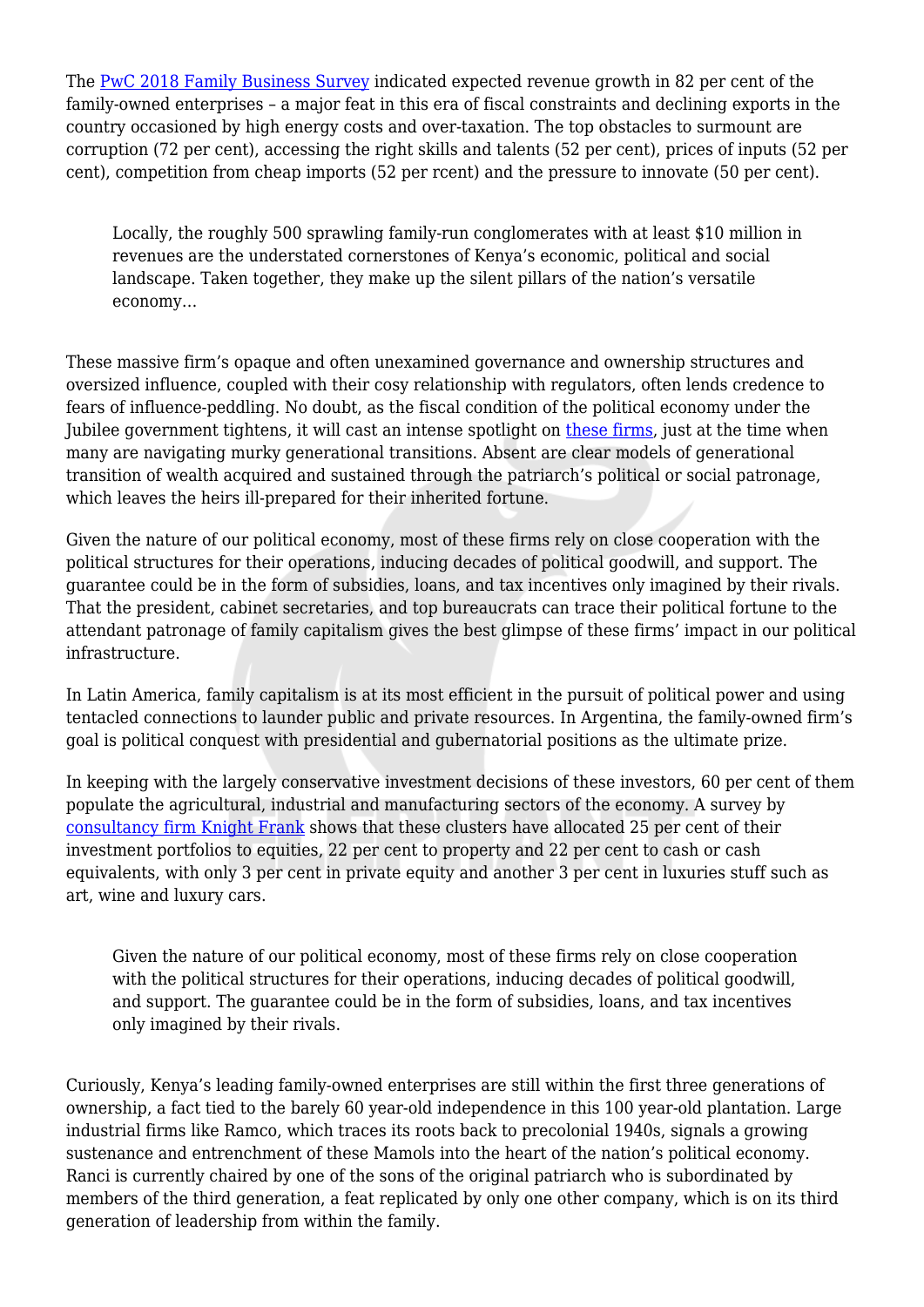Lots of other mamols are still being ruled by first- and second-generation leadership and often silently face precarious generational transitions. Surprisingly, about 17 per cent of the top familyowned conglomerates have a succession plan ahead of the global 14 per cent average. The generational divide, coupled with increasing complexity and diversity of skills that the firm needs as it grows, predisposes the second or third generations who take over the reins of family businesses to be more open to outside investors, and hiring of experts. Globally, just 30 per cent of family businesses make it through the second generation, with only 13 per cent passing three generations, which is the context within which lots of these huge Kenyan firms exist.

## **What's their story?**

As the founders phase out, there's the compelling case of having fantastically wealthy heirs dealing with wealth that is inherited rather than earned, which may predispose them to hubris. The perpetuation of the firm is not a great deal more fulfilling to them as it was to the founders. Despite being vibrant contributors to the economy, family-owned businesses face corporate governance issues, political wheeler-dealing and flaky succession plans whose overall impact limits the company's lifespan. In total, just over half of Kenya's family businesses reported having a succession plan in place, with two-thirds indicating that the next generation was already part of the business.

The litany of generational differences, fraying and differing visions of the future and emerging challenges and gaps compel the patriarchs to invoke external talents to increase the talent pool available for operations. Consequently, [a more recent survey](https://www.pwc.com/ke/en/publications/family-business-survey.html?hootPostID=f57b1bf42ff8cbdf64edf4beed1e9c0e) has revealed that family businesses in Kenya are in robust health, with revenues expected to continue growing in four out of every five firms.

According to the [Finnish Family Firm Association 2009 report](http://www.europeanfamilybusinesses.eu/uploads/Modules/Publications/finland-fam-bus.pdf) there are three prime ownership models in these family-owned firms: first, the owner, active in governance with three overlapping roles as manager, family member, and owner; second, the owner, non-active in governance, is a family member and owner; and third, non-owning, active in governance family member has two roles as owner and as manager. A non-family member active in governance can be a member of the board or management; also a non-family member can be owner as a capital investor or as a managing director who owns shares of the family firm.

Then there are the family members, who have no role as owners or managers and who are typically spouses (in-laws), trustees and next of kin. Relatives of most of Kenya's stock market billionaires prefer to stay out of the public limelight, avoiding governance roles, such as directorships, in the portfolio companies where their families control major shareholding.

The Family Business Survey 2018 shows that the Nairobi Securities Exchange (NSE)'s main value proposition to mamols – visibility, access to financing and a divestment platform – appeal to the 46 polled companies whose turnovers range from Sh500 million to more than Sh10 billion. Eighty-five per cent of the Mamols rely on internal cash and 83 per cent on bank lending/credit lines, while 59 per cent prefer private equity at a higher percentage than the global average of 39 per cent.

What complicates analysis of these behemoths is that Kenya is known to have a large group of politically-connected superrich families who have hidden their wealth in trusts and a labyrinth of companies to evade taxes. In 2015, a list of 191 individuals and 25 offshore companies linked to Kenya was leaked from the Mossack Fonseca legal firm and published in what came to be known as the [Panama papers.](https://offshoreleaks.icij.org/search?c=KEN&cat=3) The companies and individuals held the cash equivalent of over Sh15 trillion laundered and transferred from Kenya.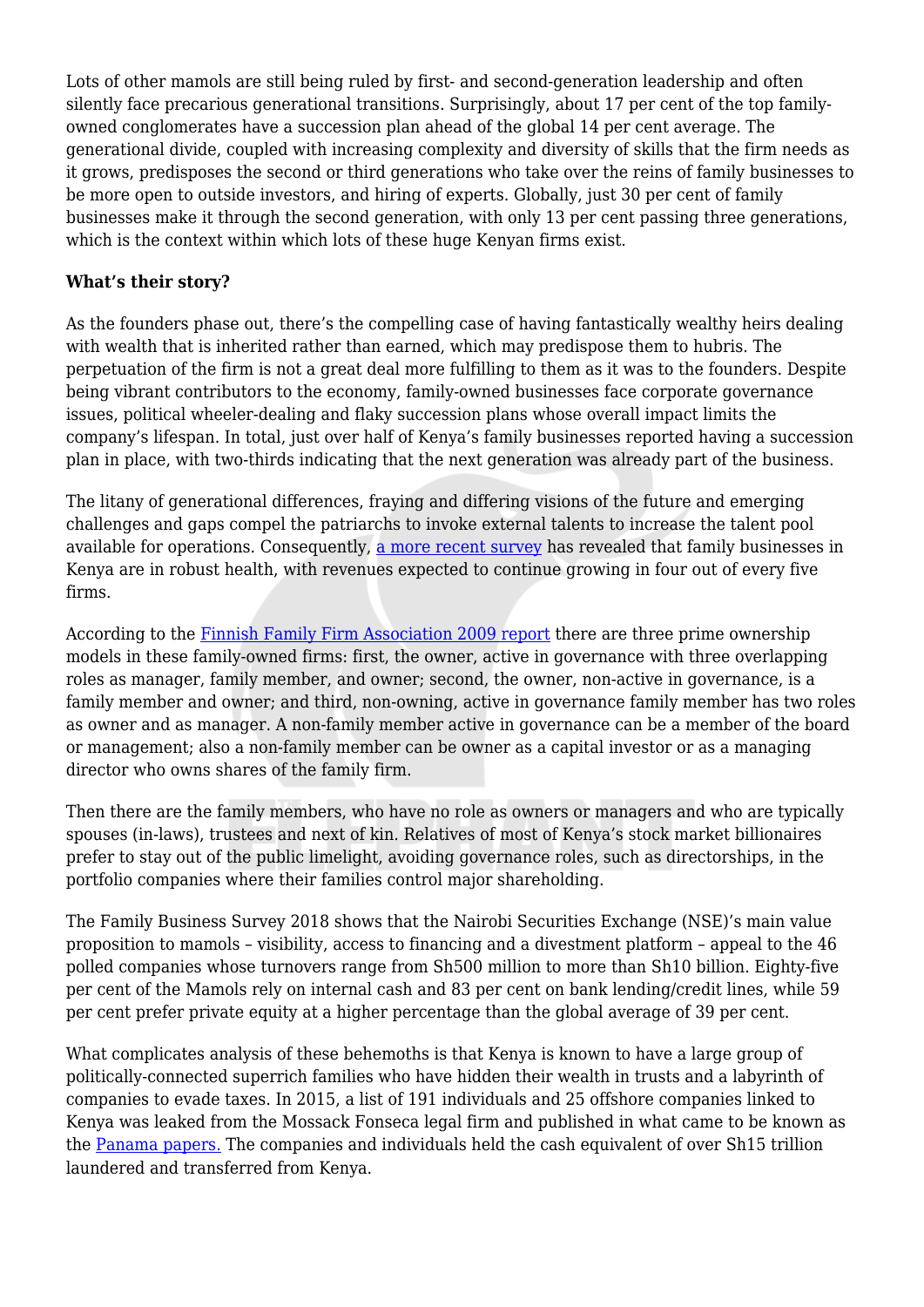## **The dark side of family businesses**

During the United Nations International Day of the Family in [Nairobi, Justice Aggrey Muchelule said](https://www.judiciary.go.ke/seek-alternative-dispute-resolutions-to-unlock-family-wealth-says-judge-muchelule/) [that the Family Division has](https://www.judiciary.go.ke/seek-alternative-dispute-resolutions-to-unlock-family-wealth-says-judge-muchelule/) resorted to alternative dispute resolution mechanisms in the quest to resolve the over 13, 000 succession cases over family-owned assets left behind by parents, spouses or other benefactors. Court and political battles over large firms and other properties left to heirs of prime family-owned firms in Kenya pop up regularly even where there is a will. Few of these cases arrive at amicable solutions.

The properties in dispute range from shares to money stashed in banks and tax havens abroad and businesses and other assets, but land still remains the most contested asset; some of these cases have been unresolved since the 1980s. Mbiyu Koinange, James Kanyotu, Gershom Kirima, Jenga Karume, and JM Kariuki's families are among the affected as the Unclaimed Financial Assets Authority (UFAA) has had to seize their dividends and shares following family feuds over ownership and succession.

Despite their tenacity, the family business model often tends to undermine its own longevity, profitability and efficiency through political favouritism, succession by unfit heirs, endless feuds, and sleaze, including excessive and unnecessary luxury spending on the company's tab. Examples of drastic declines in family fortunes can be found in Russia and the Middle East.

Locally, while addressing the family of the late Murang'a-born oil tycoon Thayu Kabugi during his burial, President Uhuru Kenyatta, whose family has a major controlling stake in the Kenyan economy, reflected that assembling an estate worth billions of shillings was not a simple task as it takes a lot of struggle, toil and back-breaking work. "But we are seeing a situation whereby families of these icons of our economy go after each other's throats days after the demise of their economic fortune heroes. That is not the way to go and I would urge all families to desist from such tussles," he said.

The looming political and economic crises simultaneously plaguing the country has exhausted the country's political-economy's capacity to self-correct. A major hit to the economy, the population bulge, massive corruption, and the upcoming elections and referendum will reorient the list of families that control the national pie by raising a few while sinking others. It shouldn't be lost to us that those [who've stashed Sh15 trillion abroad](https://panamapapers.investigativecenters.org/kenya/) stand a better chance of surviving the storm and snapping up the auctioned assets at dirt-poor prices and entrenching their family capitalism for another generation.

Despite their tenacity, the family business model often tends to undermine its own longevity, profitability and efficiency through political favouritism, succession by unfit heirs, endless feuds, and sleaze, including excessive and unnecessary luxury spending on the company's tab.

An annual study was released ahead of the 2019 World Economic Forum that shows that globally wealth is consolidating back into the hands of a few, with 26 billionaires owning as much as the lower 3.6 billion people in the world. Combined with declining social safety nets, the family business model remains the short-term cushion and guarantor of social mobility for large swathes of the population.

Family businesses range in size, turnover, ownership structures and profitability, from small roadside stalls to behemoths straddling national boundaries. Despite all the squabbles and relational upheavals, family businesses remain a critical means of wealth transfer and generational transition